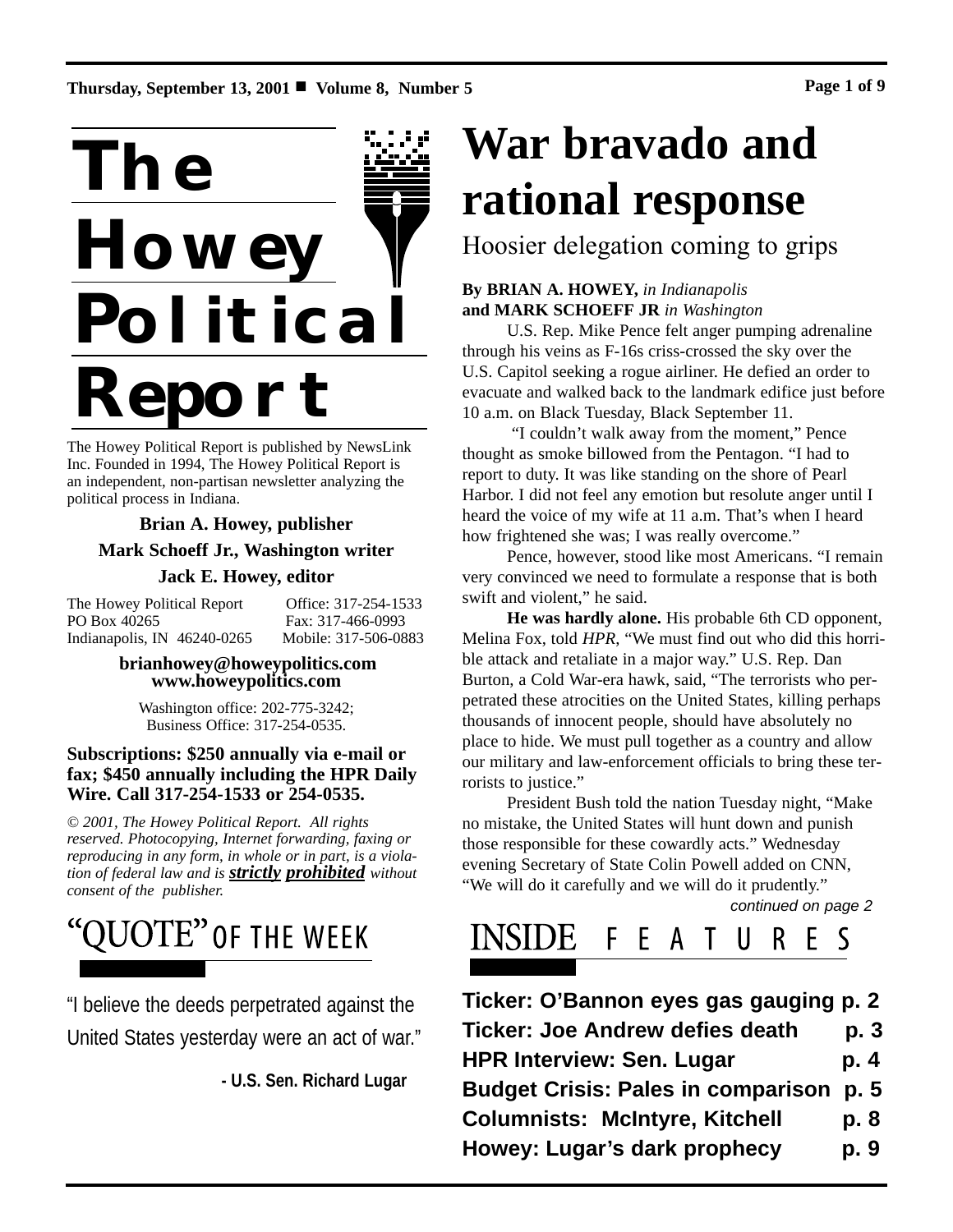# **Thursday, Sept. 13, 2001 Page 2 of 9**



**O'BANNON, CARTER EYE GAS GAUGING: Gov. Frank O'Bannon and Attorney General Steve Carter said Wednesday that they will investigate allegations of price gouging by some Indiana gas stations in the wake of Tuesday's terrorism in New York City and Washington, D.C. There is no reason to believe that supply has been affected by Tuesday's events, but there have been numerous reports of price hikes at area gas stations. That prompted the state Department of Revenue to randomly check about 70 stations around Indiana. It found that most did not raise their prices inordinately, but a few stations apparently did hike their prices substantially. The highest price found by the department was \$4.99 a gallon. "The events of Tuesday touched the emotions of all of us, and it's wrong for retailers to take advantage of people's heightened sensitivity and fear," O'Bannon said. "I've asked Attorney General Carter to do whatever he can - including bringing legal action, if necessary - to make sure that Hoosiers aren't being treated unfairly."**

**KERNS WATCHED JET HIT PENTAGON: U.S. Rep. Brian Kerns watched American Airlines Flight 77 hit the Pentagon. Kerns told the**

*Continued on page 3*



U.S. Sen. Evan Bayh voiced the caution that will naturally follow anger. "The mood is resolve to bring those who are responsible for this to justice," he told *HPR* on Wednesday. "There is a strong sense of outrage and desire for justice. There's a strong desire to know why we didn't know more."

The focus, Bayh continued, is on bringing the perpetrators to justice, exploring intelligence lapses, reviewing airport security, and giving aid and comfort to the victims.

And his senior colleague, U.S. Sen. Richard Lugar explained immediately after attending a Senate intelligence hearing Wednesday afternoon, "The administration has not come up close to that problem yet. Right now they are working on a criminal investigation. We will come to that point. It will depend very largely on which country is harboring them."

Somewhere in Afghanistan lies the likely perpetrator, Osama bin Laden. "The dilemma in Afghanistan, as you pointed out, is a mountainous country, with tribes, with all sorts of people who are not friendly to the United States," said Lugar In the event that the United States decides

that Afghanistan the country or the Taliban are the responsible agents, then the Congress and the President will be confronted with whether we should have a ground war" (See *HPR Interview*, page 4).

That, Lugar said, will mean a debate in Congress and a D-Day style resolve. Afghanistan is a country that the Soviet Union in its heyday couldn't defeat.

U.S. Rep. Steve Buyer, R-Monticello, described the mood on Capitol Hill as reflective: "I would call it somber. The halls are very quiet. No one's verbalizing much."

# **Security lapses by Members**

Both Buyer and Bayh expressed anger at colleagues who have revealed in news interviews information from briefings by administration officials.

"I was outraged that some of my colleagues were quoted on the front page of newspapers about intelligence information," Bayh said. "We should consider the possibility of disciplinary action against members of Congress who leak classified information, especially in a time of national emergency."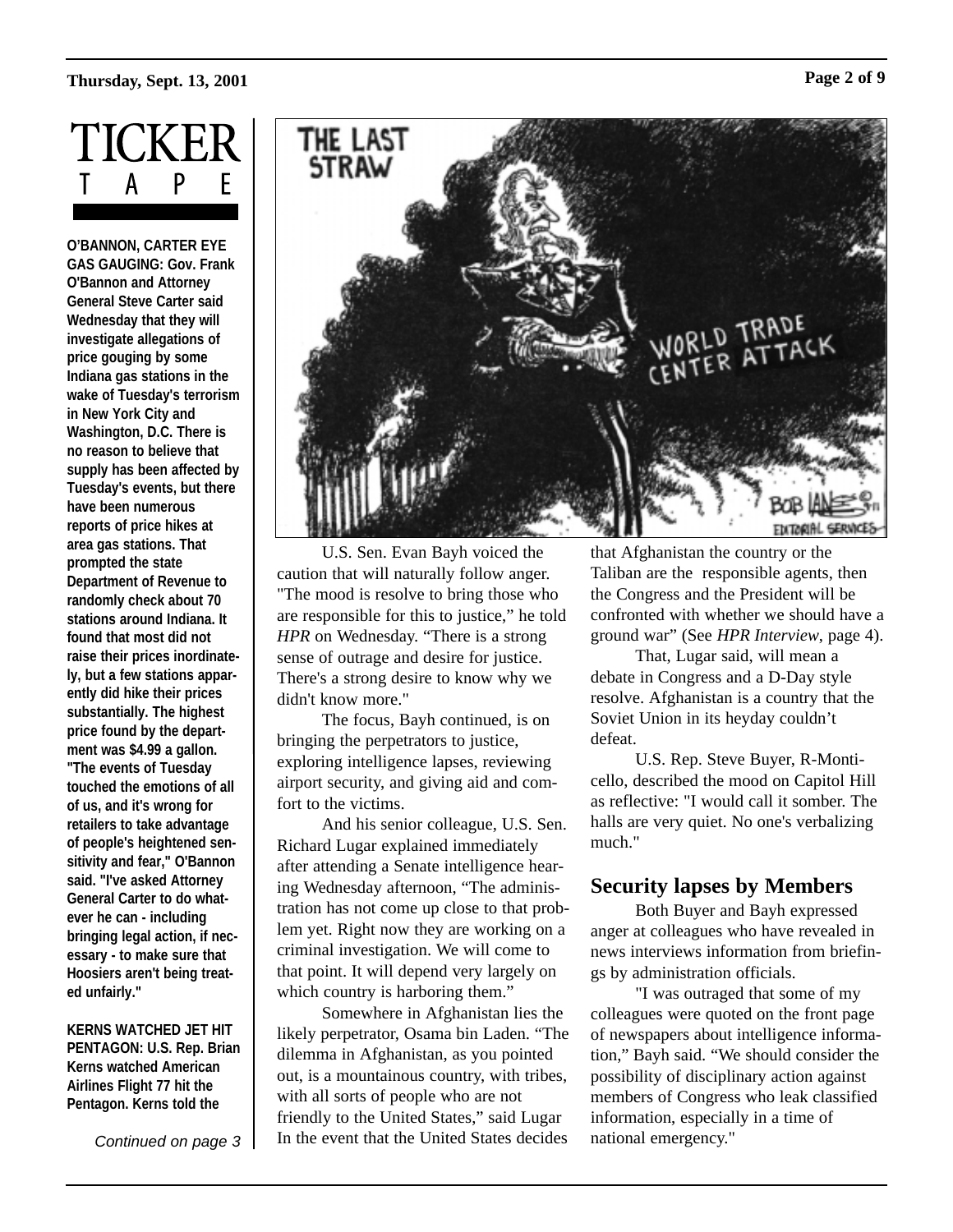#### **Thursday, Sept. 13, 2001**

#### **Page 3 of 9**

Buyer said that in today's briefings with Members on Capitol Hill, officials from the FBI and other agencies "were cryptic in their remarks, and I'm glad they were. Members are the worst at leaking sensitive and confidential material. What I took away from these briefings was the resolve of the government, which reflects the feelings of the American people."

Pence attended briefings by the FBI, CIA, Attorney General Ashcroft and Secretary of Transportation Mineta. Asked about the range of options, he responded, "That's a little above my pay grade. I asked Speaker Hastert if he could give us any indication of President's tactical posture and he could not for understandable reasons. My view has been and it's been confirmed in these national security briefing: we know who these people are, we know where they live and we know who they do business with. I'm convinced our intelligence gathering and the investigation underway will reach a critical mass in a short period of time."

## **How to respond**

Like Pence, Bayh wants to see the United States take some sort of action soon. "This is not a legal proceeding," the Democrat said. "After Pearl Harbor, we didn't take years to develop a legal case and take it to The Hague. We have been attacked; it requires a swift and powerful response. It's possible we've been attacked by an organization of individuals as opposed to a nation state."

Buyer said that President Bush, in his speech to the nation Tuesday night, "changed the rules for responding to terrorism" by saying the United States would target groups directly responsible for the attack and those harboring them. "This is a huge signal to the world. That's an eyeopener to a lot of us on Capitol Hill."

In a speech on the House floor Tuesday night, Buyer said that the attacks on New York and Washington have introduced a new kind of security threat. "Nation-supported and subnational terrorism activities constitute an asymmetrical threat to our nation's security. These terrorist groups are not subject to the traditional calculus of deterrence. We are now at war with terrorism and we must strike these vipers before they can strike again."

This war against terrorism will require greater funding and support for a stronger intelligence capability. "Only time will tell whether liberals are ready to make an investment for the long haul. If you're going to enter a war, you have to have a commitment to win."

Lugar was skeptical that tactical bombings by the U.S. as in past actions in Libya and Afghanistan may no longer work, even though they might scratch a public itch to do something, anything. "My point is simply the President on down needs to think of how we retaliate. The problem is difficult because of the bombing of another nation would appear to be less and less appropriate."

# **Impact on the economy**

Lugar noted that the terrorists might have succeeded in damaging the American economy after everything was shut down despite the fact that only two cities were hit. He urged a "strategic reorganization" of American society.

Like Lugar, Bayh fears a deepening recession after commerce has been shut down for almost a week. "I don't know. I would encourage all Hoosiers to pursue their business and economic activities," he said. A loss of consumer confidence and an economic slowdown "would be exactly what the terrorists were hoping for."

As to when Congress will resume non-terrorism business, Bayh said, "We have only one priority for the immediate future, and that is the security of the nation." Perhaps next week Congress will move on to other issues.

Buyer added, "Those debates are trivial and moot in the face of the horrific events of Tuesday." He said that an immediate agenda item might be a supplemental spending bill for FEMA and defense. $\mathbf{\hat{*}}$ 



**Indianapolis Star's Mary Beth Schneider that he was driving his car to Capitol Hill when he heard about the World Trade Center attacks on his radio. He then spotted Flight 77. "It just banked into the building," Kerns said of the Pentagon. "I drove into the office and told my staff to go home."**

**ANDREW HAD TICKET ON FLIGHT 77: Former Indiana and National Democratic Chairman Joe Andrew had a ticket on American Airlines Flight 77 that slammed into the Pentagon. Andrew told the Indianapolis Star that when a morning meeting was shifted, he decided to take an afternoon flight instead. Holding his e-ticket for Seat 6C on Flight 77, Andrew said, "I am a person of faith. I am convinced anybody holding this paper would become a person of faith."**

**FOX WATCHED BOMBING AT AIRPORT: 6TH CD Democratic candidate Melina Ann Fox found herself at Indianapolis International Airport when the World Trade Center was hit. She was enroute to Washington for two fundraisers, which were cancelled. "My flight to DC was to leave out of gate D5. The flight getting ready to board before mine was for NYC. It, of course, was**

*continued on page 4*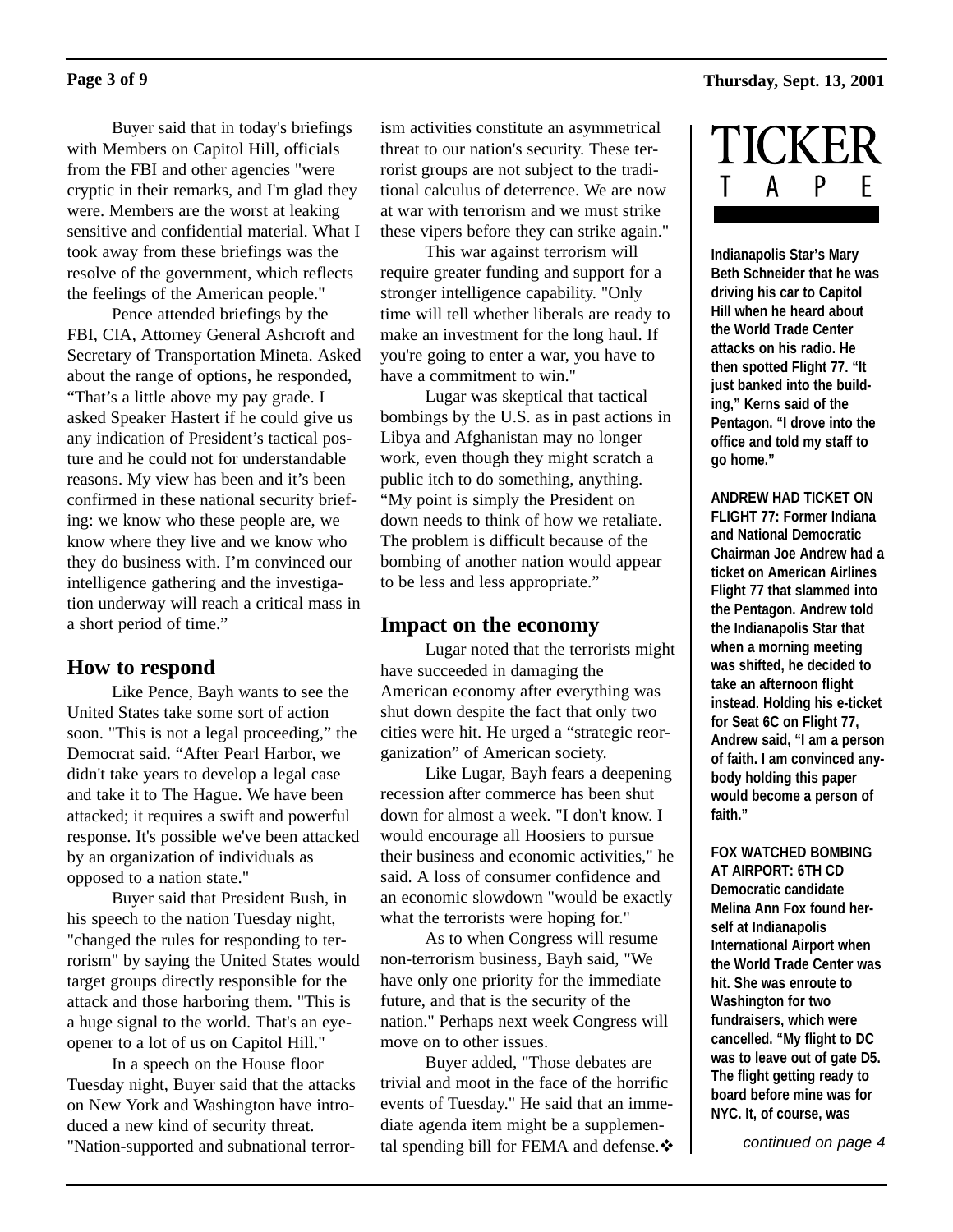# **Thursday, Sept. 13, 2001 Page 4 of 9**



**immediately canceled," she said. "I walked to an area with televisions and then, the Pentagon was hit. Everyone was silent for a few moments and the consensus was: we must find out who did this horrible attack and retaliate in a major way. The announcement of all flights are grounded immediately followed. Standing next to me was a woman who lives in New York City. She began to cry and I patted her shoulder to give her comfort. She was a fellow Democrat activist ... unbelievable moment of bonding."** 

**STEEL INDUSTRY INITIA-TIVE LOSING STEAM WITH BUSH: Treasury Secretary Paul O'Neill is fighting a lonely, uphill battle at home and abroad to secure support for his plan to rescue the US steel industry by negotiating world-wide production cuts. O'Neill is lobbying steel-producing Asian nations to agree to buoy prices by eliminating inefficient output, a mission complicated by Asian annoyance with US efforts to block imports of low-cost steel. Making his job tougher is the fact that his proposal is losing steam inside the Bush administration, where it has been beset by skeptics and pushed aside by hotter trade issues. "Other things have taken priority," said a senior Treasury official**

*continued on page 5*

# **Lugar outlines the grave challenges ahead**

WASHINGTON - U.S. Sen. Richard Lugar conducted a conference call with the Indiana press corps Wednesday afternoon shortly after he attended an intelligence briefing in the Senate. Here are his remarks and questions from reporters:

**Lugar:** I believe the deeds perpetrated against the United States yesterday were an act of war. It was a different kind of war. I've tried to describe in the past and I believe our priorities should be to go

after weapons of mass destruction and materials of mass destruction with the source being primarily Russia. We have tried to interdict the materials of mass destruction. We have beefed up border patrols not

only of our own country, but Russia and nations near that country. Thirdly, to recognize that in the event we fail to retain these weapons at the source or at boundaries, that we must have a vigorous home defense. In pursuit of that, Nunn-Dominici-Lugar Act attempted to set up 120 sites throughout America - Indianapolis and Fort Wayne are two of those - in which police and fire actually got some table top experience and some field experience in dealing with situations of terror .

The fourth element of that theory is missile defense. Now in the particular situation of yesterday, we did not, fortunately, face the problems of mass destruction. But we did see an entirely new delivery system - an aircraft that was used, literally, as a missile. That is brand new to the world and everyone today in the Department of Transportation is trying to figure out all of the security arrangements that must be set up. In the past, the whole situation revolved around the safety of passengers on a hijacked aircraft.

This leaves me with a final thought: That is our strategy of warfare is ready to contemplate asymmetrical warfare.

Nation states have been less and less likely to go to war, given NATO, given nuclear deterrence. But underneath the nation states are religious groups, religious zealots, those with various missions are very likely to conduct war with the United States as a likely target. We are now increasingly a logical target on our home grounds as the events of yesterday demonstrated. They don't need weapons of mass destruction but they will need training, finance, tactical and strategic



organization that will either be with people inside America or other nations. My point is simply the President on down needs to think of how we retaliate. The problem is difficult because the bombing of another nation

would appear to be less and less appropriate. Secondly, we have not devoted very much attention in our society that we might be a target. This is why most Americans are not only in a state of anger, but shock. That's why institutions were closed down all over the United States yesterday when, sadly enough, Washington and New York were the targets. The advantage of the perpetrators here was creating havoc with the American economy, creating a general recession that will harm a lot of Americans. That's an objective they have fulfilled even when it was limited to two cities. This is why we need to reorganize our country in a strategic way to understand these acts of terror are possible and in many cases these attacks are probable.

**Sylvia Smith:** Would you elaborate on strategic reorganization?

**Lugar:** The basic element is to take seriously that we have a limited window of opportunity in history to work with Russia to destroy most weapons of mass destruction - materials, facilities and infrastructure. I stress that because that opportunity may not be available to us forever.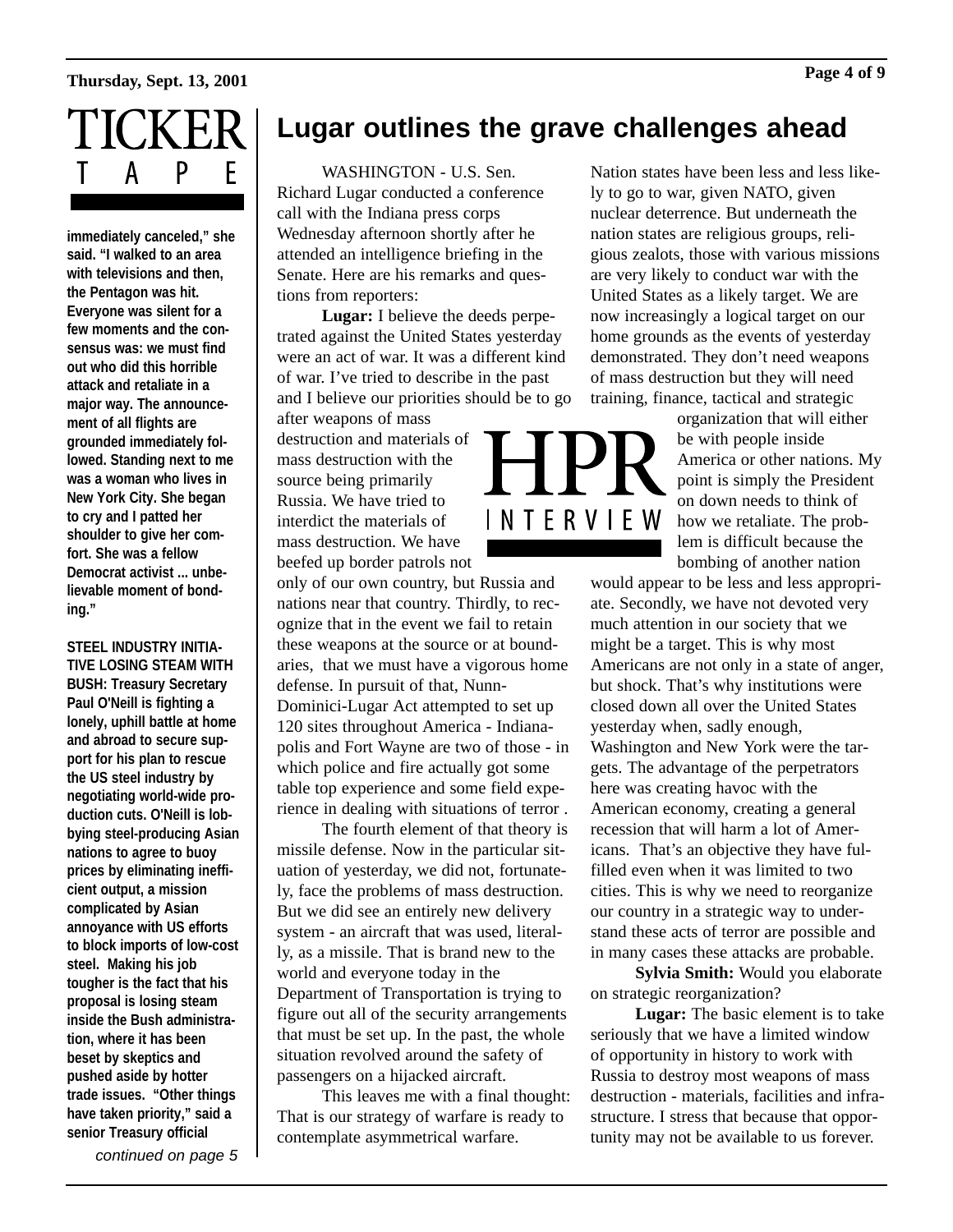It may not be available to us for very long. I stress that because these are targets of opportunity for terrorists attempting to buy these materials, weapons or planes all of the time. The second thing we need to take very seriously is the border control situation ... not only with our own borders but in the Southern Caucasus, through the Middle East or through the Balkans. We have done a pretty good job by and large. This interdiction needs to be taken seriously. Some person in the White House or National Security Council needs to take charge. We've been totally frustrated no matter what administration because it's always been divided up ... so that no one was ever in charge. My guess is there will be a general revolution on the thinking of this and I hope it will be constructive.

Then there's missile defense. If these countries are able to supply terrorists who act as proxies, who act not as armies, but as agents, who supplies these people with missiles no matter how crude; if they were able to put on even small warheads elements of mass destruction to reach the United States, then we have an entirely different problem. The question is whether we'll develop this defense prior to them developing the weapon. It may be a horse race. We will begin to examine on a plane what kind of defense should pilots have? To what extend should air marshals be on board planes? As quickly as we solve problems that you can't use an aircraft as a weapon of mass destruction, the terrorists will think of some other device. Finally, on intelligence, we've got to find a way to beef up our intelligence. Penetration of these small sects has been the most difficult problem.

**Brian Howey:** What kind of range of military options are we looking at?

**Lugar:** The administration has not come up close to that problem yet. Right now they are working on a criminal investigation. We will come to that point. It will depend very largely on which country is harboring them. The dilemma in Afghanistan, as you pointed out, is a mountainous country, with tribes, with all

sorts of people who are not friendly to the United States. In the event that the United States decides that Afghanistan the country or the Taliban are the responsible agents, then the Congress and the President will be confronted with whether we should have a ground war.

**Jack Colwell:** I understand you came from a briefing with the CIA. Can you tell us what problems there were with our intelligence?

**Lugar:** It isn't possible to comment, not because of the information but the fact is this came as a total surprise. The fact is, if you have one incident, it may be an accident; if you have two, it may be a pattern; but with three you really need to have a comprehensive program.

**Lesley Stedman:** Do you think it's going to be difficult to balance the need for security with the need of so many people to travel conveniently?

**Lugar:** Yes. It will be very difficult. There have been many trade-offs with so many flights scheduled and so many more Americans are traveling.

**Maureen Groppe:** Do we review our prohibition against assassination?

**Lugar:** That requires very explicit debate in Congress. We have since 1974 the policy where we would not participate in the assassination of people. Now, someone raised the question, 'Well, what about self-defense?' That was the argument used by the Clinton administration in its attacks against the encampments of Osio bin Laden last time we had a retaliation attempt. The debate will be whether we can go to war against a person.

**Groppe:** Where do you come in? **Lugar:** I would be very reticent to go into repeal of assassination because we have been a leader around the world in attempting to curb this tendency on the part of other nations. Other countries, no matter how unjustified, could say that the Americans are setting the example, that you have summary justice through assassination, why, we have leave to do the same thing. American leaders would become more at risk.  $\mathbf{\hat{P}}$ 

# **Thursday, Sept. 13, 2001 Page 5 of 9**



**(Wall Street Journal). "The urgent drives out the important."** 

**BUSH DEFIES BURTON: President Bush said he would back Attorney General John D. Ashcroft's refusal to hand over records relating to alleged campaign finance abuses during the Clinton administration (Washington Post). The latter case puts the Bush White House in defiance of a fellow Republican, Rep. Dan Burton of Indiana, to protect the records of a Democratic foe. The Post adds, "The speed with which the administration has asserted its executive authority reflects a lesson learned from the Clinton White House, which many within the Bush administration believe yielded too much ground to Congress."** 

**ALLEN DEMO CHIEF QUIT-TING: Brian Stier, a Fort Wayne lawyer, took over Allen County's fractured and indebted Democratic Party in 1995 when it was in danger of losing its longtime control of the Fort Wayne City Council. Stier will resign at the end of the month and his replacement will be named during a 9 a.m. party caucus Sept. 29 (David Griner, Fort Wayne Journal Gazette). The party lost the council, but Stier, 42, earned the respect of friend and foe alike during his tenure. There is no clear**

*continued on page 6*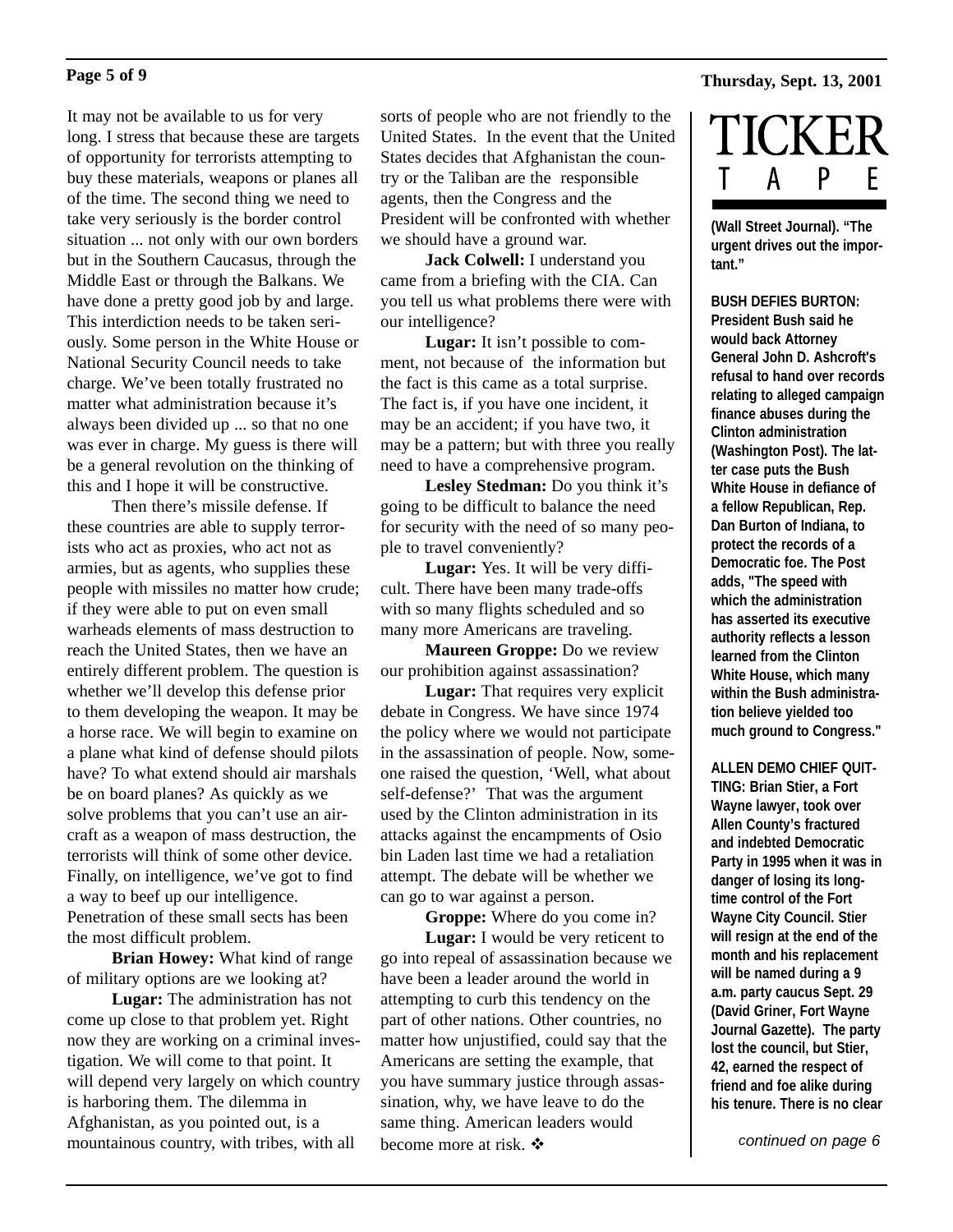# **Thursday, Sept. 13, 2001 Page 6 of 9**



**heir in sight.** 

**CORA NEW LAPORTE COUNTY DEMOCRATIC CHIEF: Dr. Vidya Cora has been elected Democratic chairman of LaPorte County Democrats. Cora, Michigan City, is the county coroner and replaces State Rep. Scott Pelath, who resigned after two years due to legislative responsibilities and a new baby.**

**BAYH VOWS TO UNDO 'GIMMICK' IN WASHING-TON'S 'ALIEN UNIVERSE': Sen. Evan Bayh said he's appalled at the idea that the government may tap the Social Security surplus to pay for spending increases. "I'm very concerned the federal government may be headed for a return to business as usual," he said Thursday in a conference call with Indiana reporters (Steve Hinnefeld, Bloomington Herald-Times). Complaining that Washington officials act as though they're part of an "alien universe," Bayh said all federal departments, except for defense and education, should freeze or reduce spending because the federal surplus is evaporating (Sylvia Smith, Fort Wayne Journal Gazette). Bayh blamed part of the current budget problem on an "accounting gimmick" that moved \$33 billion in revenue into the next fiscal year to shore up the future**

# **O'Bannon's storm clouds pale...**

#### **By BRIAN A. HOWEY**

INDIANAPOLIS - It seemed like a big deal at the time it happened on Monday. Gov. Frank O'Bannon gathered the press before him outside the State Budget Agency. Behind him was Budget Director Betty Cockrum and about a dozen members of her staff.

They were in a crisis mode. July jobless figures were at 4.1 percent, up from 3.7 percent in June and from 3.5 percent from a year ago.

In Sunday's *Indianapolis Star*, it was reported that two of Cockrum's most seasoned analysts were leaving the budget agency just as the number crunching had taken a torrid turn. "I don't know that there will be anybody left who could put together a surplus statement,'' said Dan Novreske. (Kevin Corcoran, *Indianapolis Star*).

The Center on Budget and Policy Priorities in Washington released a report over the weekend sharply critical of O'Bannon and legislative budget writers.

"The unwillingness of Indiana policymakers to address a yawning budget gap in 2001 may have serious long-term consequences," the report noted (Shannon Lohrmann, *Lafayette Journal and Courier*). "If a budget is a fiscal roadmap, Indiana appears to have chartered a course directly toward a financial crisis."

Indiana's state budget is projected to go from a 23 percent surplus in 1999 to nothing in reserve by July 2003, and the study points out that the budget bill included \$375 million in lottery and gambling revenue, \$104 million from the Medicaid reserve fund, \$175 million from a school funding reserve fund, \$35 million from the Rainy Day fund, and \$140 million in underfunding projected Medicaid spending.

*HPR* reported that Medicaid Director Kathy Gifford was resigning to spend more time with her young daughters. That came in the midst of skyrocketing Medi-caid costs and rebellion from state pharmacists over curtailing those expenditures.

# **Republicans weigh in**

And there were signs the Republicans were beginning to engage. Over the weekend three potential gubernatorial candidates weighed in.

State Sen. Murray Clark charged O'Bannon and Lt. Gov. Joe Kernan with distancing themselves from their own budget and setting the stage for a tax increase. "Now is not the time for permanent tax increases for the sole purpose of crisis management," Clark said. "Now is the time for thoughtful solutions and strong leadership. Hoosiers should call on the Governor and Lt. Governor for a commitment not to deal with their fiscal crisis on the backs of working Hoosiers and to remove income taxes from the table."

Clark also accused the administration of backing away from the biennial budget Gov. O'Bannon allowed to become law without his signature. "The citizens of Indiana were told that the Governor chose not to sign the budget into law because it did not include a cigarette tax increase. Why, in hindsight, do the Governor and Lt. Governor want to distance themselves from this budget?"

David McIntosh, the 2000 Republican gubernatorial nominee, reminded the public in an *Indianapolis Star* op-ed article, "In last year's governor's campaign, I talked a great deal about the looming problem created by courtordered property tax reassessment. In the debates I offered a plan to offset increases for homeowners with an across-the-board property tax cut that also cut job-killing taxes on equipment and inventory. Gov. O'Bannon told us this wasn't necessary; he had a plan to limit increases to around 6 to 7 percent. The election made it clear: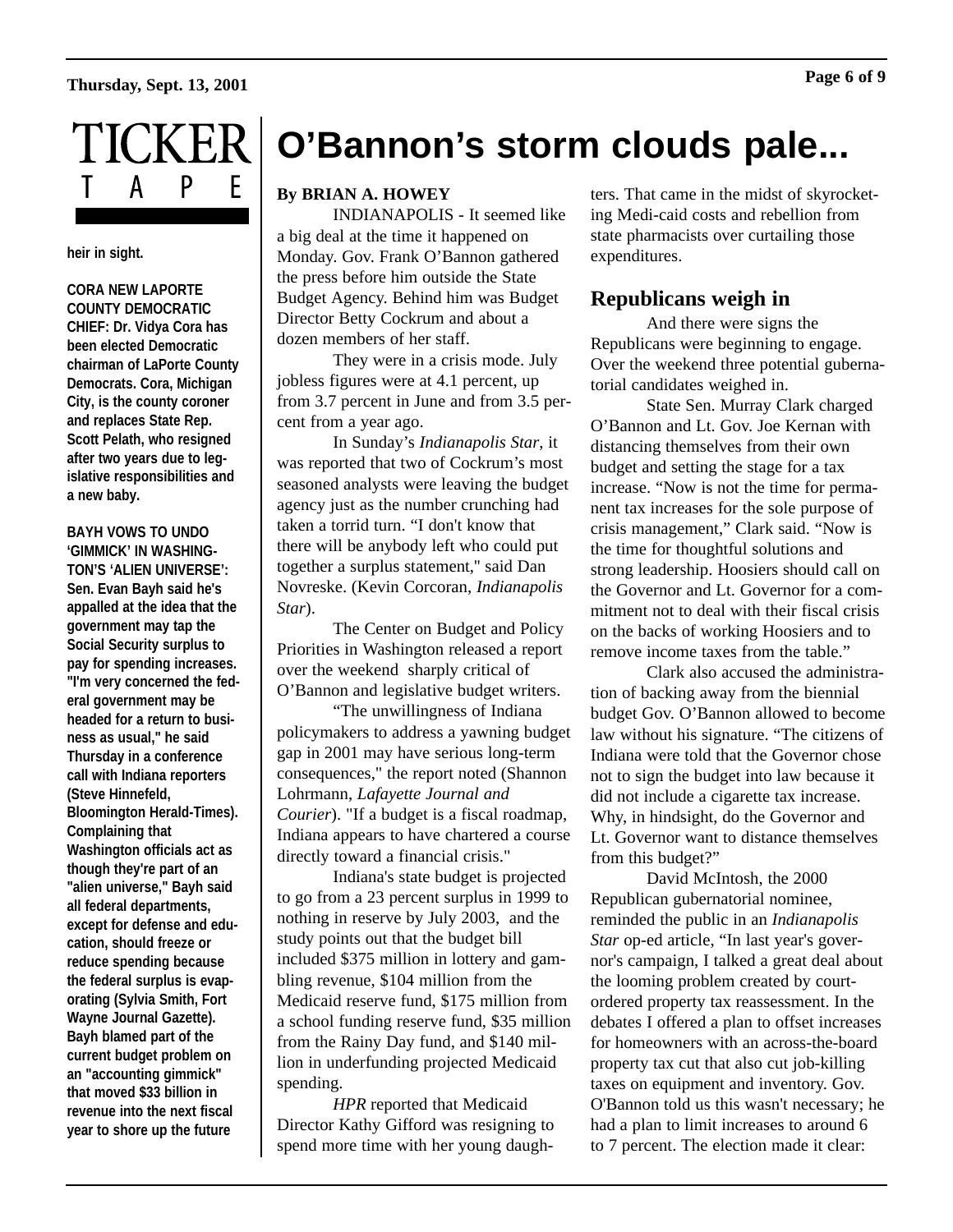My message was premature."

And State Sen. Luke Kenley told the *Muncie Star Press* that a special session to restructure taxes was a bad idea. "I think the prospects for reaching a solution are slim, and the prospects for getting there are risky," Kenley said (Mike Cline, *Muncie Star Press*). "I question the ability of [a special session] to succeed. . . . I don't see the Legislature being able to change it because of the makeup."

Then there was the *Bloomington Herald-Times* story that county assessors were skeptical that reassessment could be accomplished by the court-mandated March 2002 deadline. Monroe County Assessor Judy Sharp said the state's 92 county assessors only recently received the state's new manual. "It's a whole new ballgame out there and we've got a lot to learn and a lot to take in" in a very short time, Sharp told county commissioners.

# **Little good news**

About the only good news for O'Bannon and Kernan was a mild squabble over the constitutionality of the shelter allowance. State Rep. Bruce Munson, R-Muncie, felt it would pass the muster of the courts, while Attorney General Steve Carter told the *Muncie Star Press*, "The shelter allowance allows underassessments due to lack of objectivity. It takes the assessed value out of the equation for taxing."

O'Bannon was left to respond to the Center on Budget and Policy Priorities by saying, "The budget deficit is unacceptable and it is bad government and bad fiscal policy to balance the budget by using gimmicks and depleting reserves. I will continue to steer the ship of the state away from that calamitous state."

# **This is a big deal, folks**

The swirling storm clouds seemed to be closing in on O'Bannon and Kernan, when members of his staff hinted that he was about to take bold action.

What came on Monday was a vow to "step on the brakes" after the governor reported a \$124 million decline in anticipated revenue. "This is a big deal, folks," O'Bannon said in announcing a hiring freeze, a hold on most capital projects, and cut in state travel budgets.

"If we step on the brakes and drive smarter, we'll be able to stay on a good course. As governor, I have to operate the state according to the budget and the revenues the legislature has given us. That puts me in the driver's seat. It won't be easy to make these cuts. Hoosiers expect all of us to be leaders in both good times and bad. Fasten your seatbelts - it's gonna be a bumpy ride."

Asked about a "tax increase," O'Bannon referred to a probable "revenue enhancement" in the form of a revived cigarette tax increase.

"We're pleased we've got the governor's attention ... now," House Minority Leader Brian Bosma, R-Indianapolis, said immediately after O'Bannon's press conference. "Republicans have been calling for these types of actions for at least five or six months putting some clamps on hiring, looking at some non-critical construction. The Republicans had 47 votes against this budget in the House when it was considered in its final form."

Senate Finance Chairman Larry Borst was nowhere to be seen, muting the Republican response.

By Tuesday morning, the storm clouds from New York City and Washington almost completely obscured what seemed to be a petty problem in Indianapolis in relative terms. The national crisis atmosphere may give O'Bannon and Kernan some time to groom their plans, keep the vitriolic rhetoric to a minimum, and perhaps even create more of a bipartisan environment to mirror the one gathering steam in Washington. $\cdot$ 



**surplus. He said he will introduce legislation to undo the gimmick, moving \$9 billion of the balance back into the budget for the current year to eliminate the non-Social Security deficit. If that fails, he said, he will propose dedicating the government's first \$9 billion in fiscal 2002 to replenishing the Social Security surplus.** 

#### **LAWMAKERS CONCERNED ABOUT CIVIL LITIGATION**

**LAW: More than a century after it was enacted, state lawmakers are grappling with a statute that requires courts to appoint lawyers for poor people in civil cases at no cost to the litigant. The 1880s law was largely ignored for decades, but the Indiana Court of Appeals ruled in 1999 and again in 2000 that the statute was clear and should be followed. The losing party in one of the cases has asked the Indiana Supreme Court to take up the case, but a decision is still pending. Lawmakers on the Commission on Courts said Wednesday that the law's revival could lead to an onslaught of requests for court-appointed lawyers in civil cases -- and cost the state and counties millions of dollars. They predicted that prison inmates involved in divorce, child-custody and other civil disputes will be among those lining up to take advantage of the law**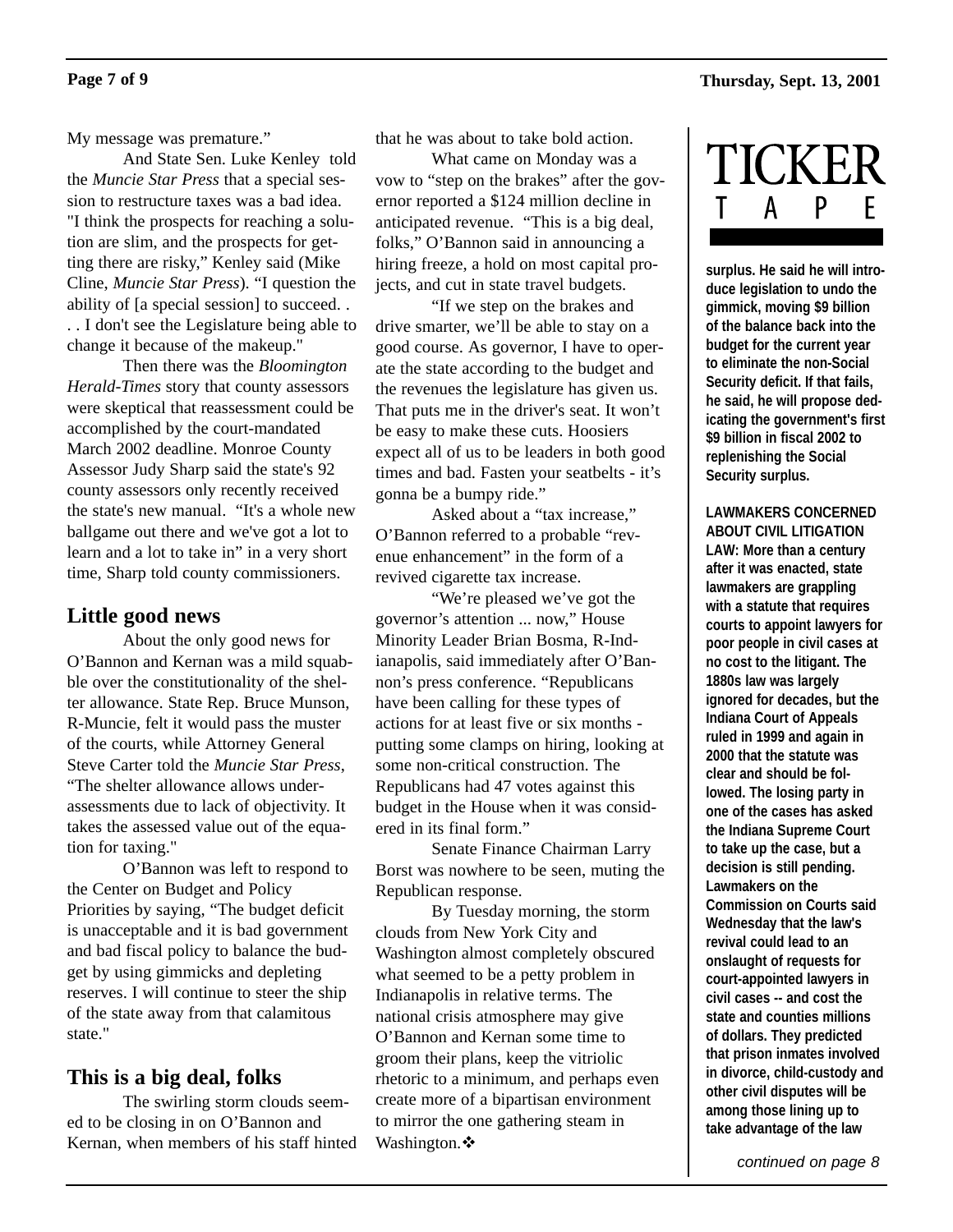# **Thursday, Sept. 13, 2001 Page 8 of 9**



**once word of its existence and its backing by the Court of Appeals spreads. "Counties with prisons in them -- they could get killed on this deal," said Sen. Luke Kenley, R-Noblesville, who has tried unsuccessfully to repeal the law during the past two legislative sessions (Mike Smith, Associated Press). Predicted Sen. Richard Bray, R-Martinsville: "We are going to have an avalanche, especially in counties with penal institutions."** 

**EUROPEAN GAS HEADING FOR MIDWEST; PRICES TO STAY HIGH: BP PLC is shipping 10 million gallons of European gasoline through the St. Lawrence Seaway to fuel-starved Chicago and the Midwest (Chicago Tribune). "It's very unusual," said Joanne Shore, an analyst with the U.S. Energy Administration. "Normally the Midwest region would have no gasoline coming in from Europe and almost nothing from Canada." A fire at a Citgo refinery in Romeoville, Ill., is responsible for regional gas prices approaching \$2 a gallon and will be out of service for six months. It will take two weeks for the European gas to reach Whiting, Ind.,** refineries. **※** 

# **COLUMNISTS** ON INDIANA

**Larry McIntyre,** *Indianapolis Star* - Pray for President Bush. The man whose military experience is limited to learning to fly a jet in the Texas National Guard is now facing military decisions as tough as those that confronted Franklin D. Roosevelt after Dec. 7, 1941. A shadowy terrorist organization has declared war on the United States of America, and it has claimed more casualties and done more damage than the Japanese Imperial Navy did at Pearl Harbor. The United States must retaliate quickly, forcefully and intelligently. Roosevelt knew who his enemies were. Bush, at best, has only a partial notion of just who orchestrated this vicious and cowardly attack on innocent civilians. But he has no choice but to use all the powers at his disposal to root them out and eliminate them. It must be done to prevent another such attack. This war - and there is no other artful term for what is about to happen -- will involve every American. It is clear this country, and all the civilized world, is going to have to greatly increase security of commercial air service. All Americans are going to have to become more security conscious and learn to be more cooperative and patient with security measures. But it is the military that will be called on to make the biggest sacrifices. We must be prepared for the possibility of mobilizing and deploying an Army on the scale of Desert Storm to points halfway around the globe. "

# **Dave Kitchell,** *Logansport Pharos-*

*Tribune* - If Tuesday served to do anything for the country, it reminded us all that we are Americans and that we have not paid off the mortgage on our freedom. We have only refinanced it.The citizenship test that immigrants to this country must pass before they call themselves Americans is only one kind of test. But

the test of American citizenship character is one we're all about to take and it's not on a printed form. We have to pass a national character test to prevent our golden door from being beaten down like this again.  $\mathbf{\hat{z}}$ 

# **Stuart Rothenberg,** *Roll Call* -

Although there has so far been an odd silence about the 2002 fight for the House and an avalanche of attention paid to the battle for the Senate, control of both bodies is likely to be in play next year. Republicans need to net just a single seat to regain control of the Senate, while Democrats will require a gain of a halfdozen House seats to make Rep. Richard Gephardt (Mo.) the next Speaker. Longterm trends, of course, favor a Democratic net gain of House seats. The party not holding the White House has gained seats in 18 of the past 20 midterm elections, with 1934 and 1998 being the only exceptions  $\mathbf{\hat{\cdot}}$ 

**Lesley Stedman,** *Louisville Courier-Journal* - The State Budget Committee sent an overdue message to the people and politicians of Indiana last week: We're facing a serious budget crunch. The committee -- which includes the state budget director and four legislative fiscal leaders -- decided not to approve most capital projects and Build Indiana Fund grants included in the current two-year budget until the state's fiscal condition improves. Budget Committee Chairman Vi Simpson, D-Bloomington, said the group wanted to "demonstrate to our colleagues and the taxpayers that this is a very serious situation." That likely was a good move. Lawmakers have received some flack of late for ignoring the state's economic downturn and spending money anyway. ❖